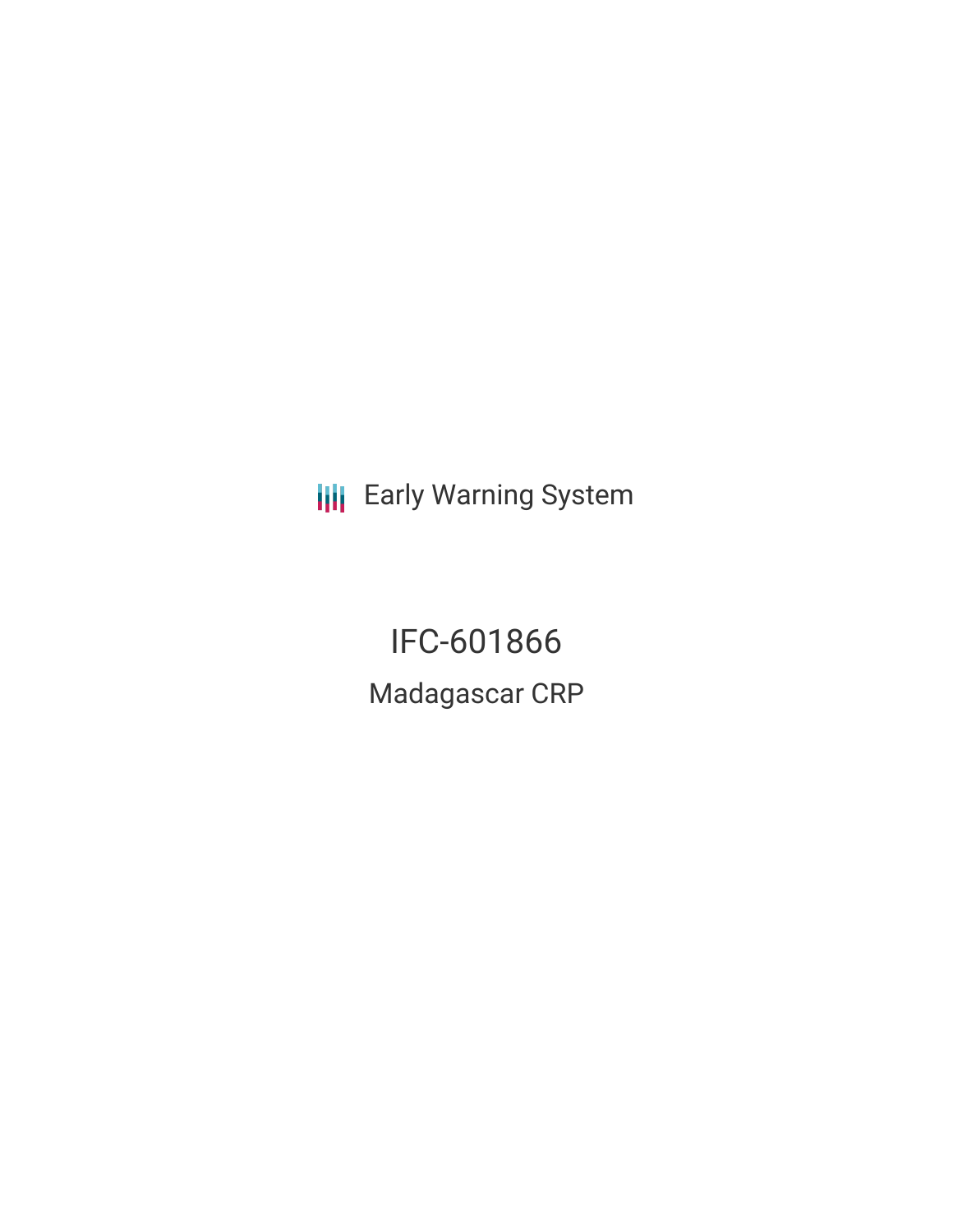

# **Quick Facts**

| <b>Countries</b>              | Madagascar                              |
|-------------------------------|-----------------------------------------|
| <b>Financial Institutions</b> | International Finance Corporation (IFC) |
| <b>Status</b>                 | Approved                                |
| <b>Bank Risk Rating</b>       | U                                       |
| <b>Voting Date</b>            | 2017-01-17                              |
| <b>Borrower</b>               | Government of Madagascar                |
| <b>Sectors</b>                | Finance                                 |
| <b>Investment Type(s)</b>     | <b>Advisory Services</b>                |
| <b>Project Cost (USD)</b>     | $$0.60$ million                         |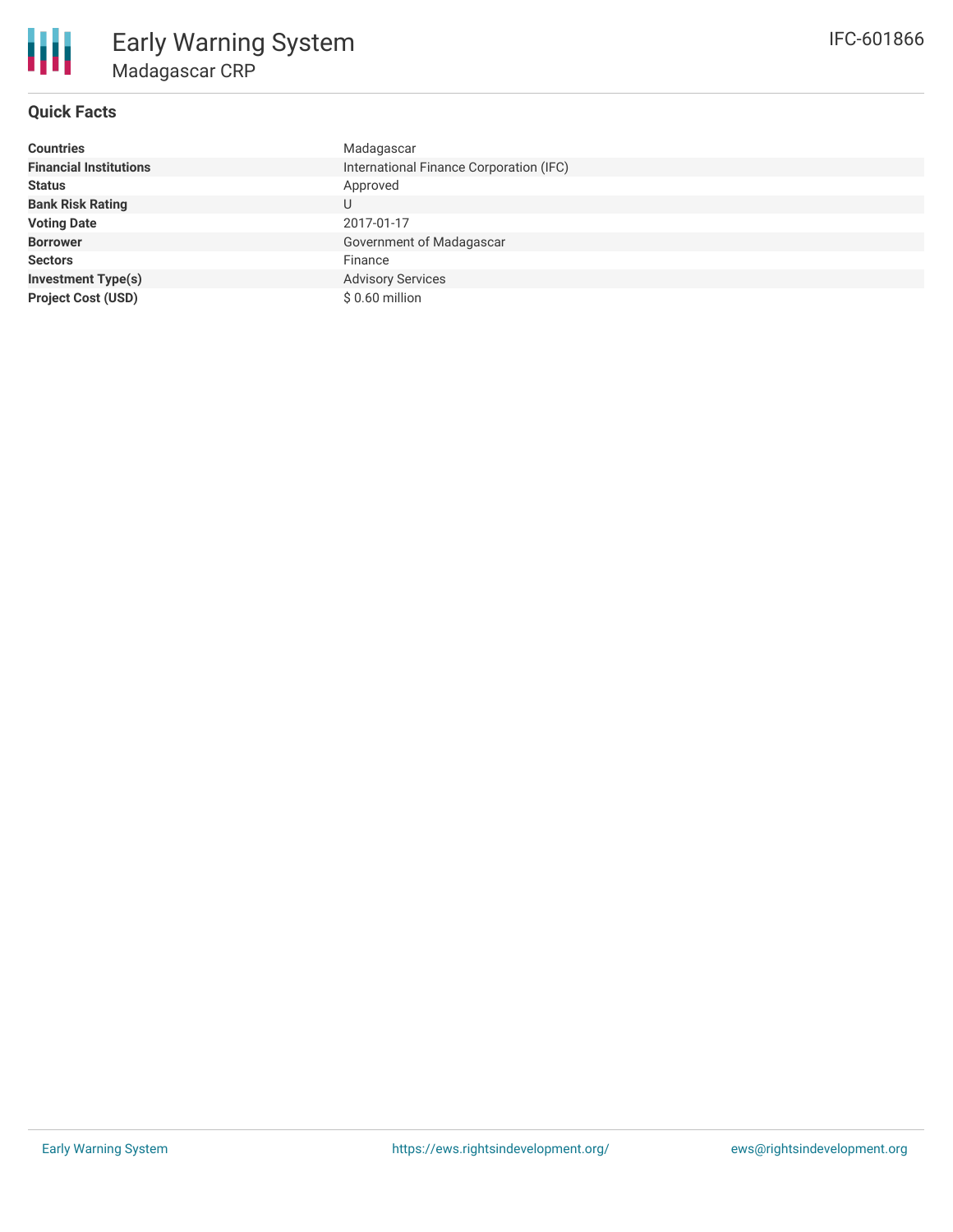

## **Project Description**

Through this project, IFC will provide Advisory Services and Technical Assistance (in the capacity of an honest broker) to Central Bank of Madagascar, the main client, and its stakeholders including lenders, in order to improve Madagascar's credit reporting system. More specifically, IFC will work with stakeholders to develop and implement a strategy and roadmap for the establishment of a modern state of the art credit reporting infrastructure that integrates existing credit information systems.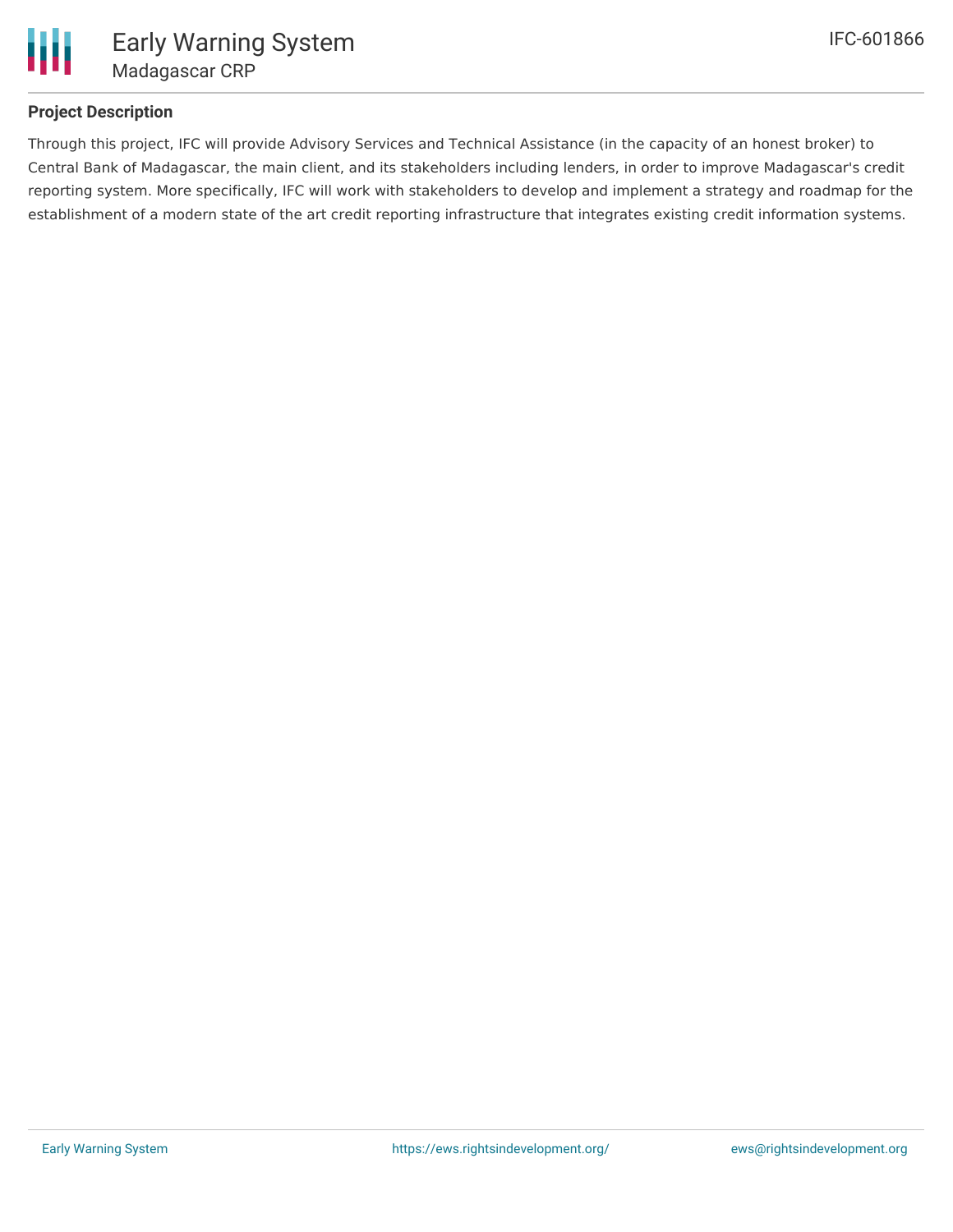#### **Investment Description**

• International Finance Corporation (IFC)